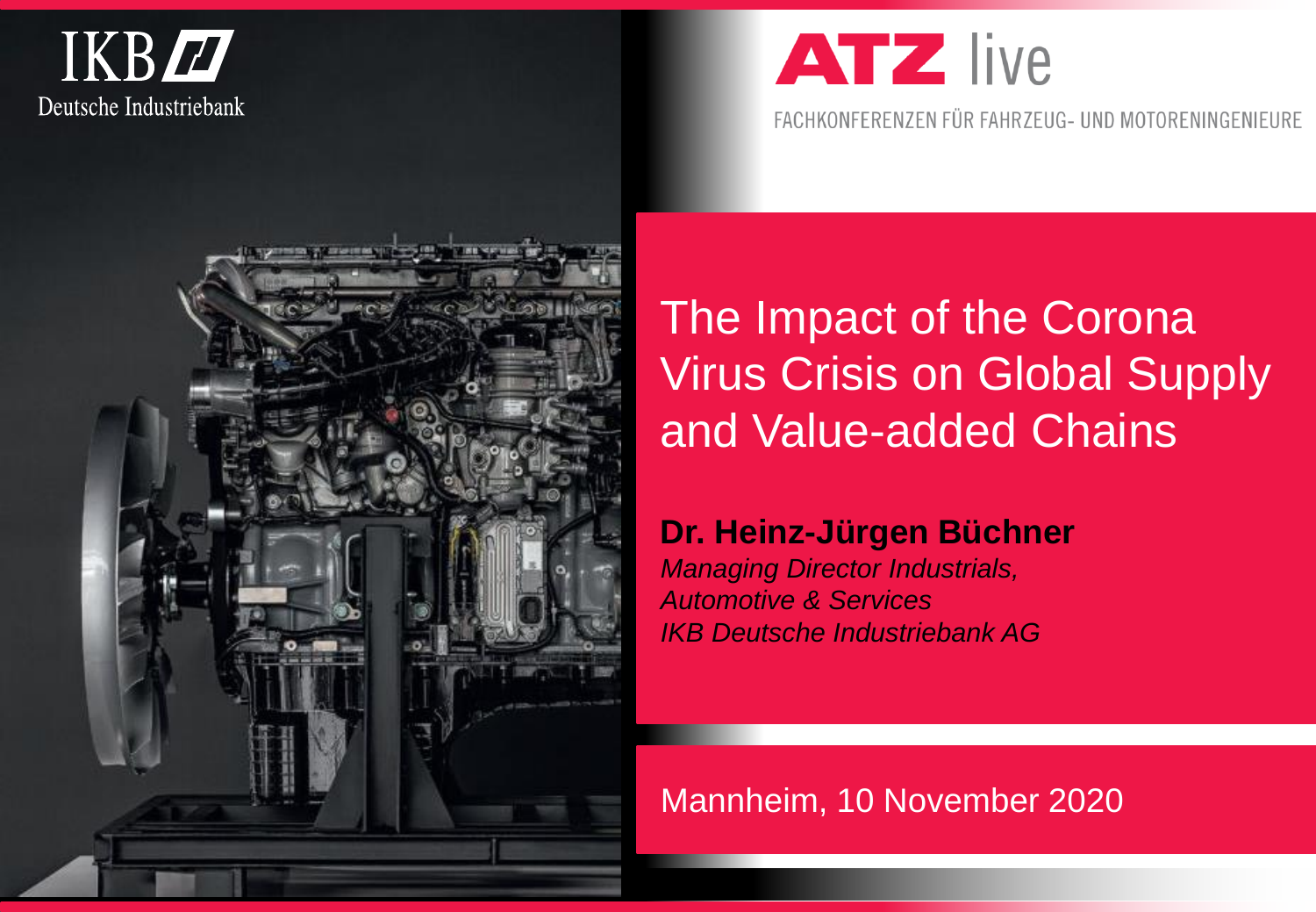# **Agenda**

|   | Global Economy hit by Covid-19-Pandemic |    |
|---|-----------------------------------------|----|
|   | Trends in the Markets for Heavy Engines |    |
| 3 | Consequences for the Supply Chain       | 16 |
| 4 | Appendix                                | 25 |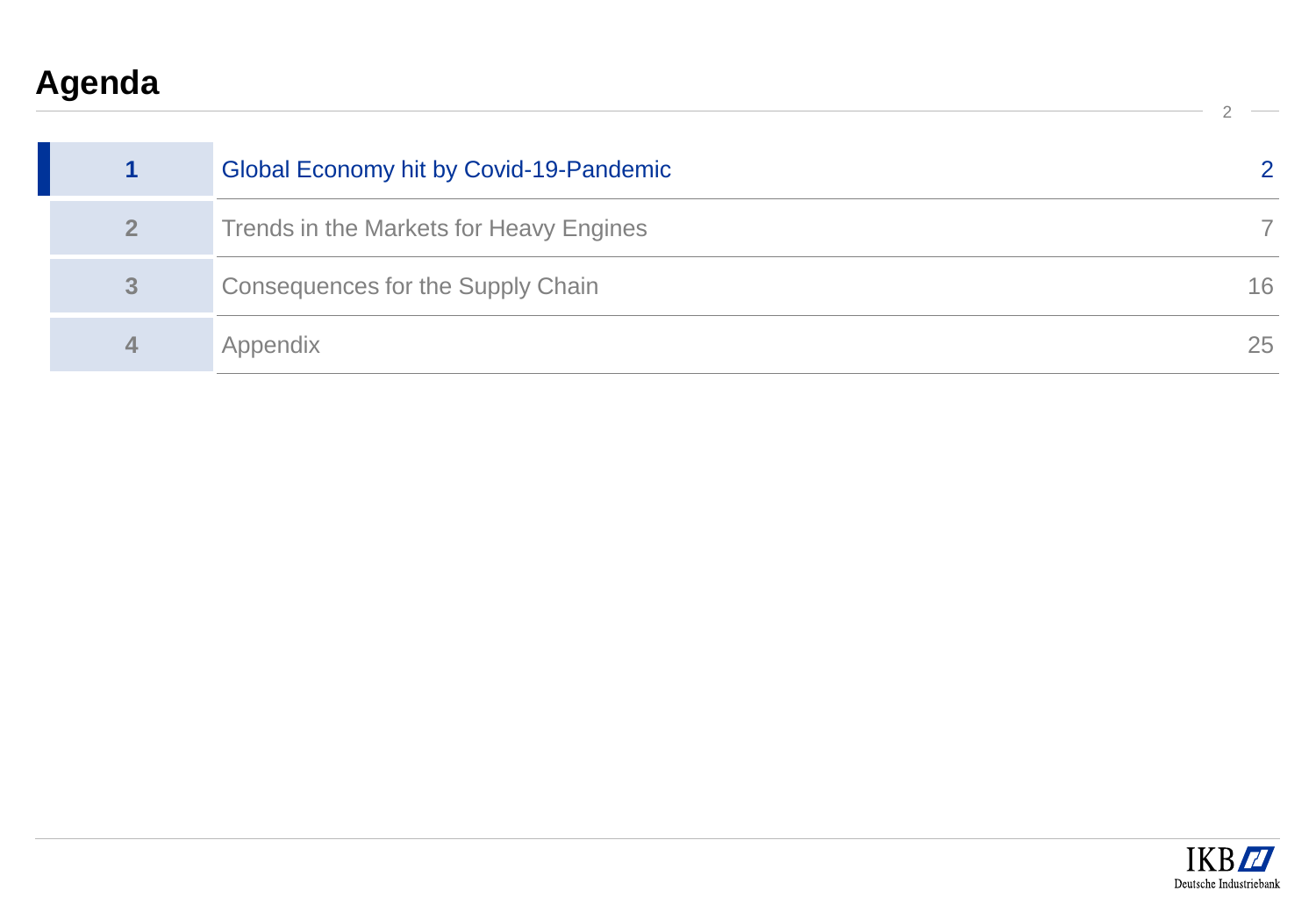## **Global GDP with sharp Decline**



**Real GDP Growth in % In Detail**

- In 2020, the **GDP of all major economies** will show a decline. The only exception will be China: The **Chinese economy** could show a 2.0 to 2.5 per cent higher GDP
- Higher risks are seen for the **United States of America**, where the number of the Covid-19 infections is rising sharply
- Within the Euro Area mainly **Spain** and **France** will show a strong fall in GDP
- On the other hand the **German economy** will not decline as fast as the Euro Area average
- **Great Britain has not only high** numbers of infections, but forthcoming problems as a result of the Brexit
- We forecast a **significant improve in 2021** of the global GDP

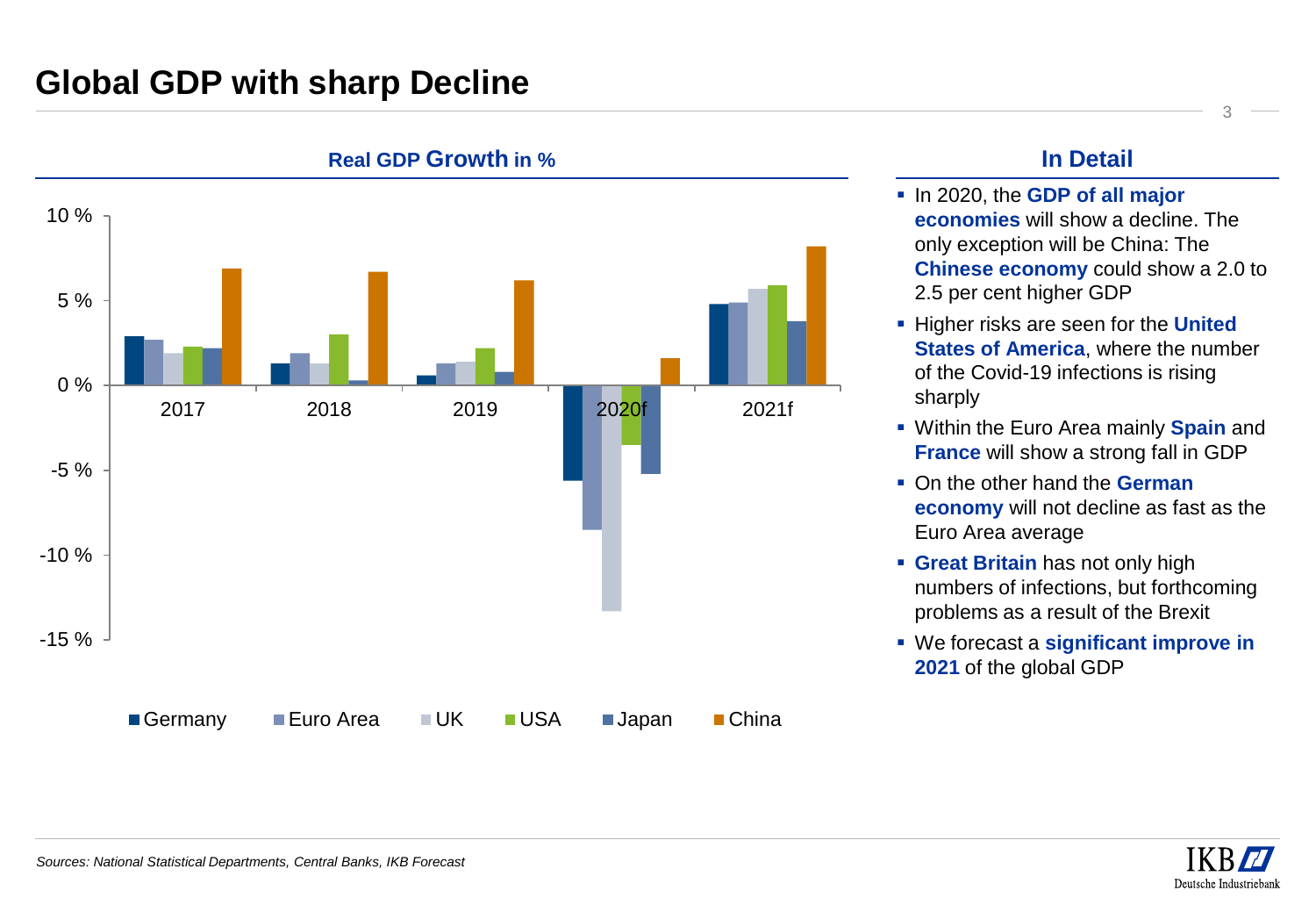## **Trends on American and Chinese Construction Markets**





#### **In Detail**

- **After the recovery of the North American** construction market in recent years, a **decline in the number of new construction starts** is expected in the coming years
- The **decline in commercial construction** is much more pronounced because the Covid-19 pandemic caused major interruptions on construction sites and the cancellation of projects
- Impetus could come from **government infrastructure projects**

### **In Detail**

- Vacancies in the **upscale residential construction** segment in major Chinese cities should be reduced in the midterm
- The construction industry is being stimulated primarily by the **infrastructure programs** that have been adopted and indirectly by the facilitated lending of the banking sector

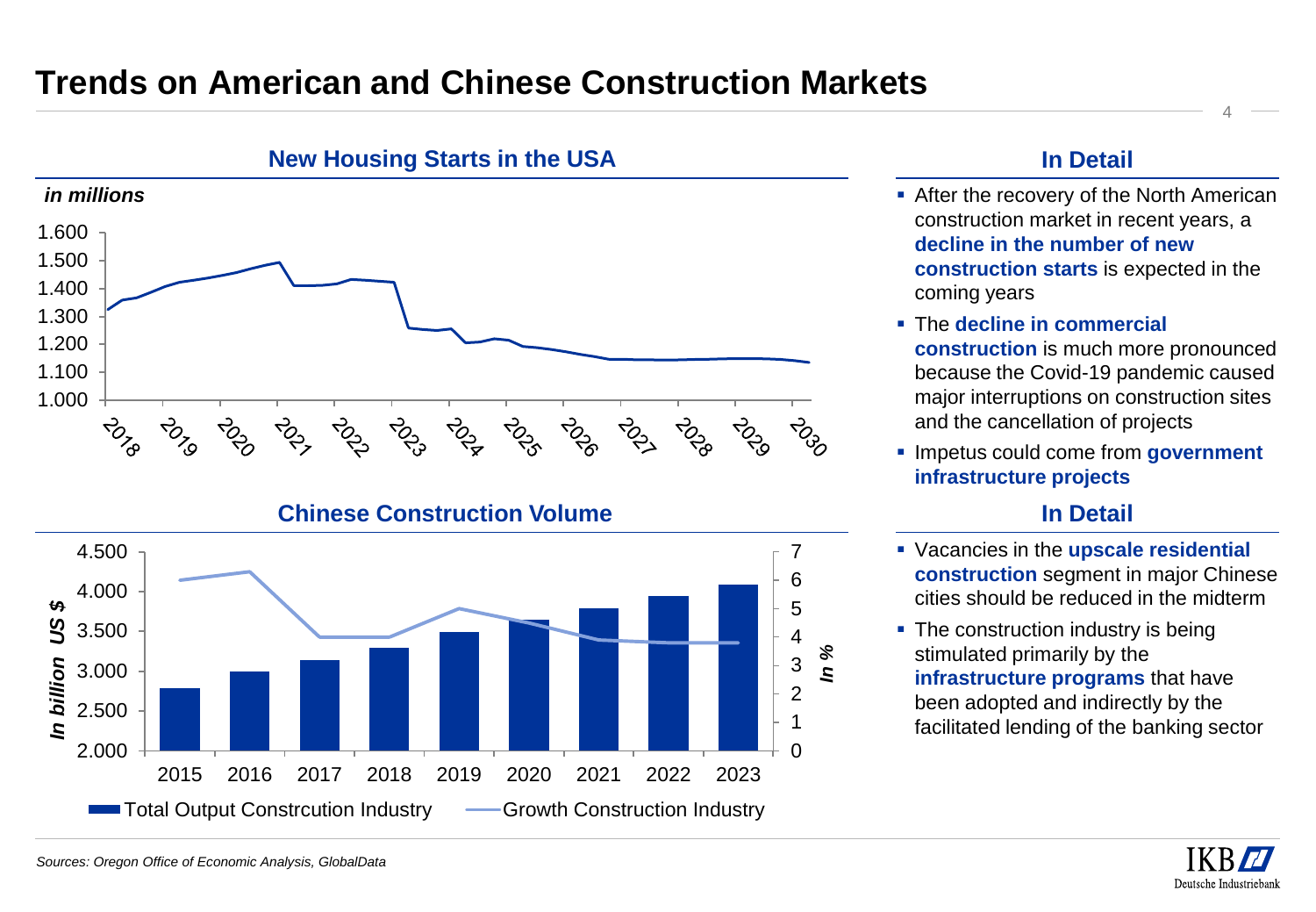## **Stimulus from the EU´s economic program**



#### **Selected Investment Measures**



 **A substantial part of NGEU is supporting measures to stop climate change and to promote sustainable development The EU guesses that around 30% of the funds will be invested in climate-related projects**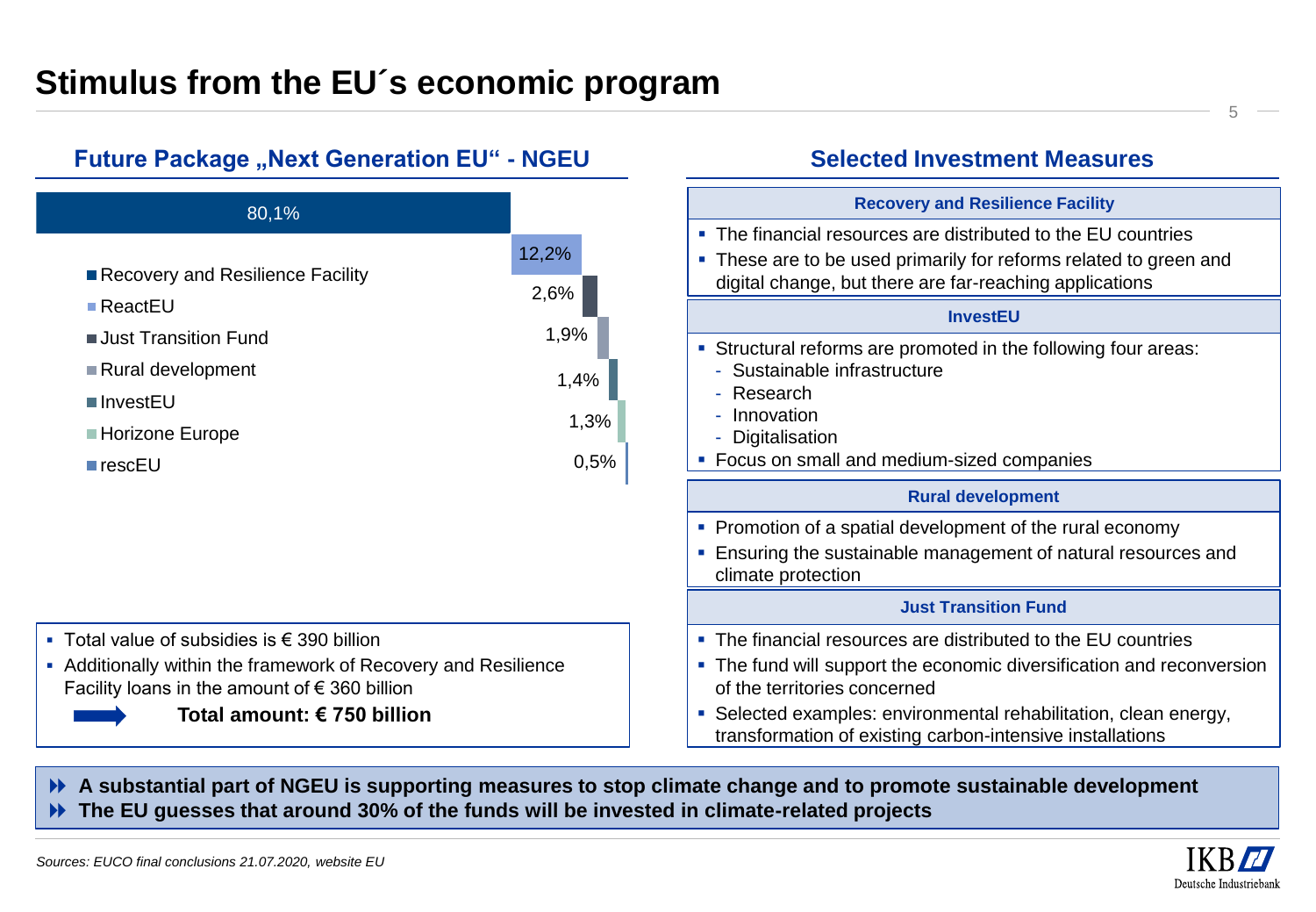## **Stimulus from the German government's economic program**

#### **Future Package: Financial Needs by Sector**



### **Relevant Investment Measures (in € billion)**



**The total amount of investment measures is € 51,4 billion**

**€ 30,2 billion are invested in climate relevant programs**

 **Key elements of the German government's economic stimulus package will be invested in climate-related projects In particular, mobility and transport as well as energy, industry, mobility and buildings are linked to sustainable investments**

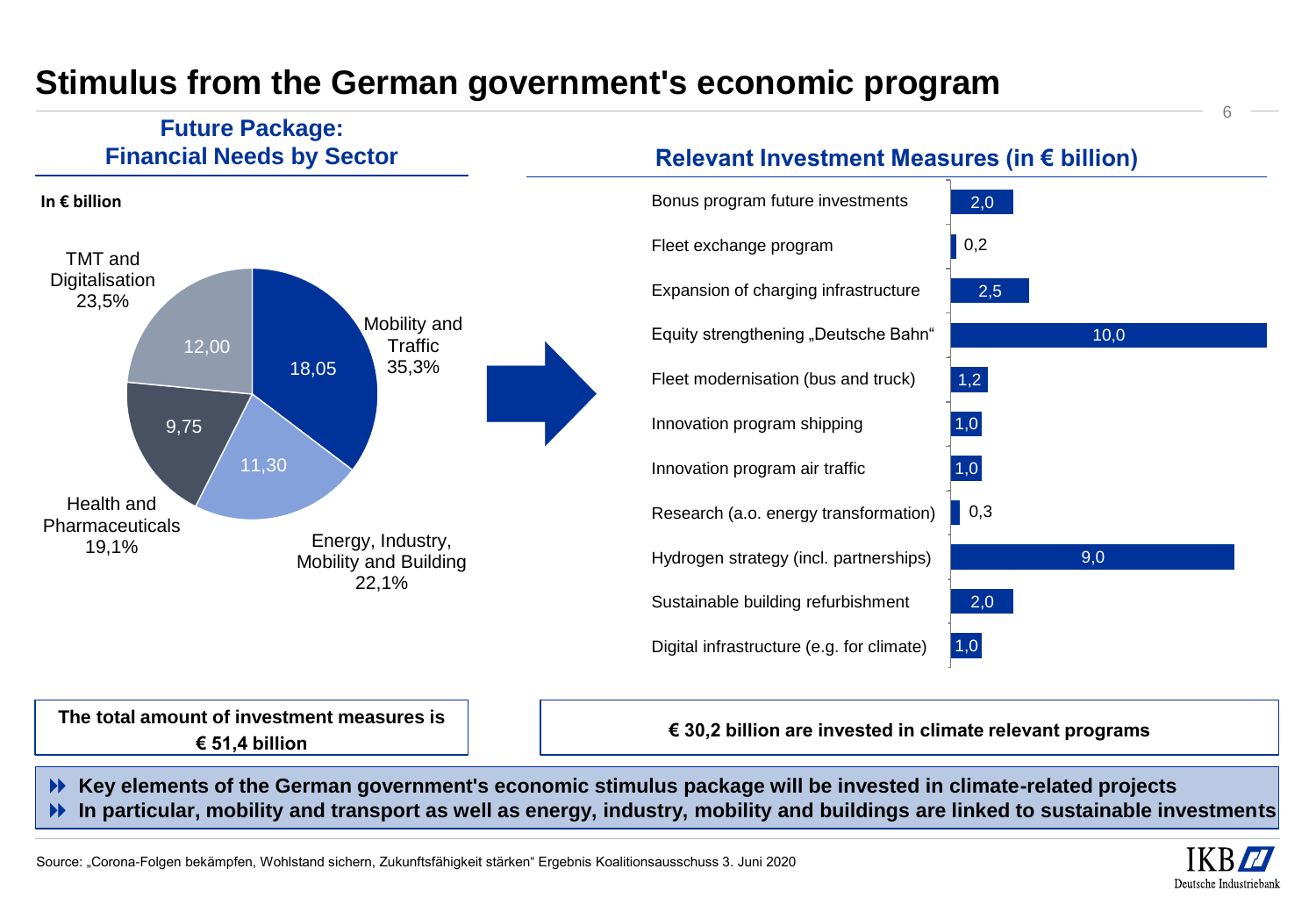# **Agenda**

|              | Global Economy hit by Covid-19-Pandemic |    |
|--------------|-----------------------------------------|----|
|              | Trends in the Markets for Heavy Engines |    |
| $\mathbf{3}$ | Consequences for the Supply Chain       | 16 |
| $\Delta$     | Appendix                                | 25 |

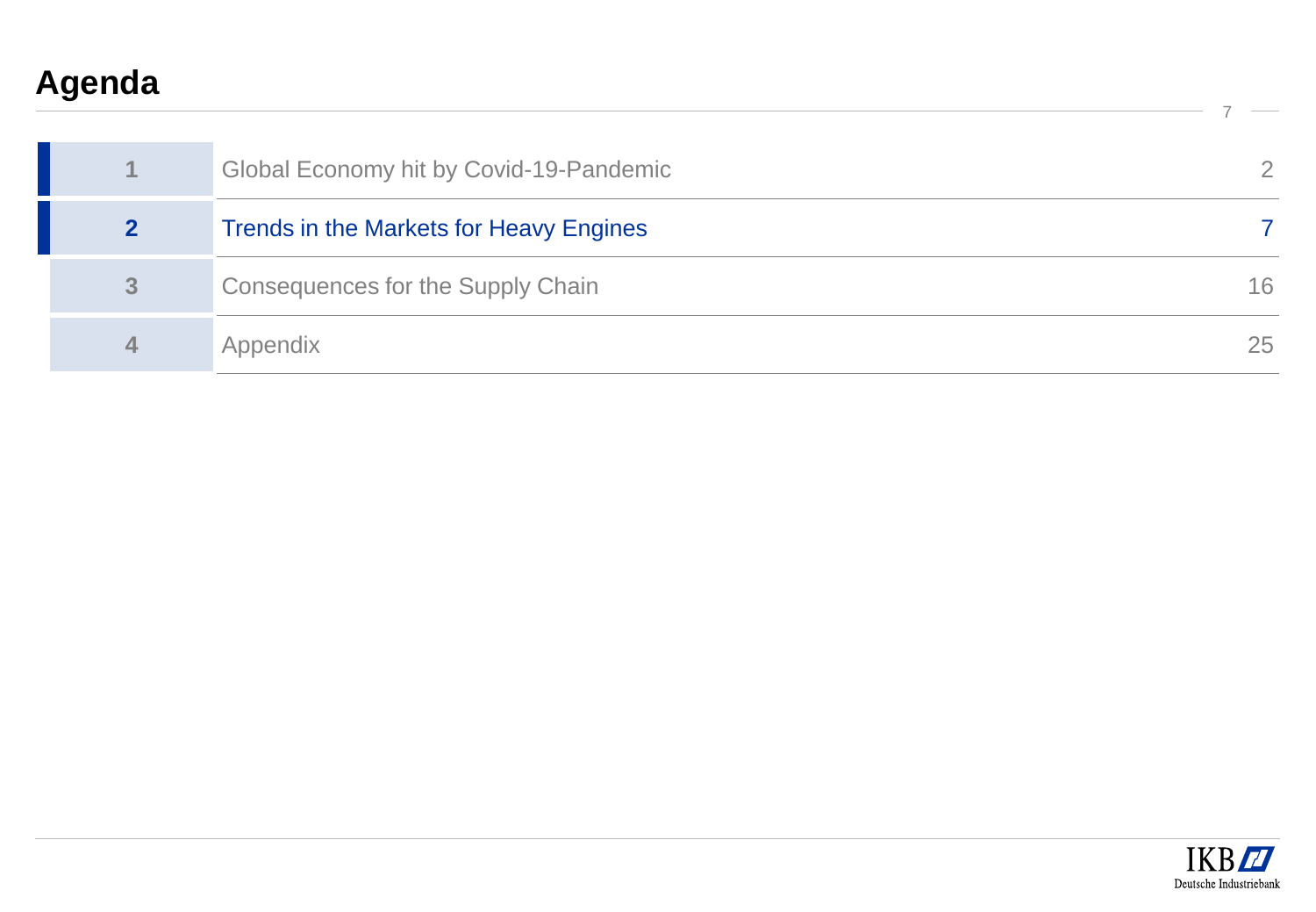## **Light Vehicles global Production Reductions by Regions**



- **The influence of the Corona crisis is noticeable in all producing markets**
- **However, China is "first in" and "first out", the predicted decline compared to the previous year is only 11%.**
- **Europe and the USA are much more affected with a decline of more than 20%.**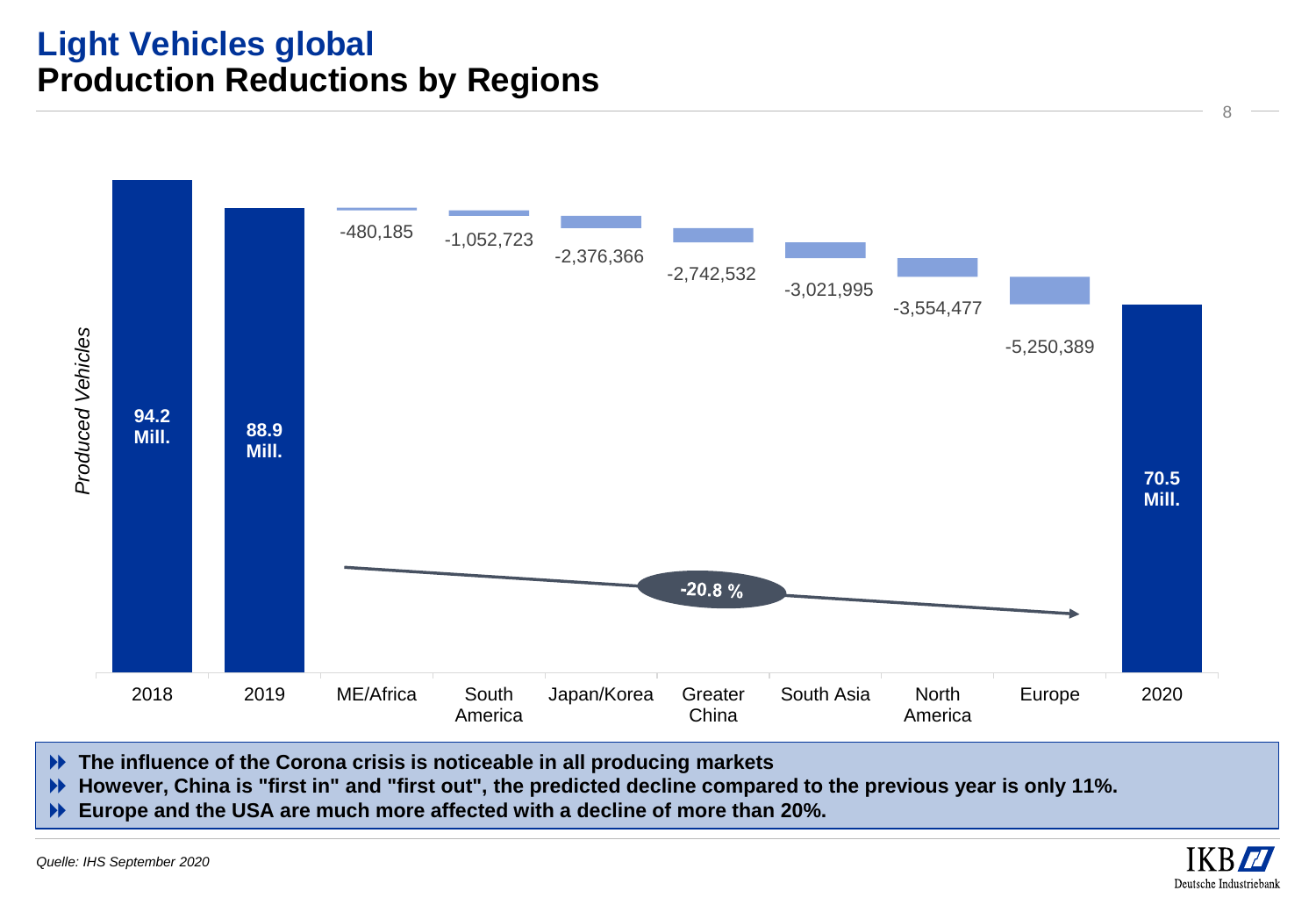

#### **Production of Medium & Heavy Vehicles (in thousands) In Detail**

- **.** In 2018 we saw a peak in the Asian production of **Medium and Heavy Vehicles**
- After years of strong growth the **Chinese output** fell in 2018
- The production of **commercial vehicles**  came down in 2019. The reduction in the growth rate was similar to the development in the light vehicles market
- For **2020 a slump of around 25 per cent** for the global production of Medium and Heavy Vehicles is forecasted
- In the **United States of America** the output will **drop by around 40** per cent
- For the year **2021** only a **slight improvement** to 2.9 mill. Medium und Heavy Vehicles is expected

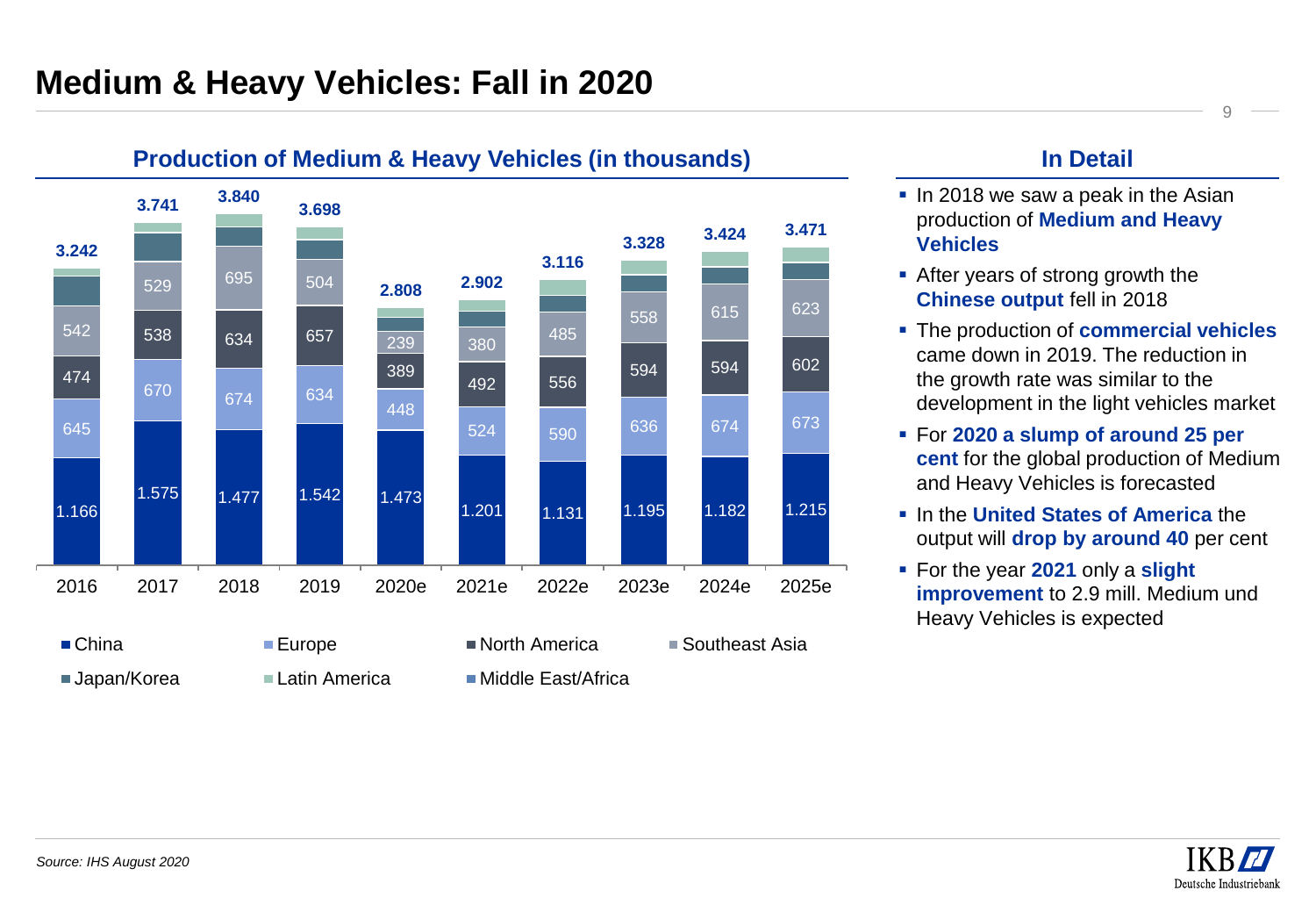## **Gas Turbines for Power Generation: Chances and Risks**



#### **Global Electricity Generation by Technology (in TWh)**

### **In Detail**

- **Electricity demand is expected to** increase over the coming decades
- **EXECUTE:** But there is still a significant **uncertainty regarding the severity of the** impact of the Covid-19 pandemic on electricity demand
- **Power generation based on natural gas** will play a significant role for the flexibility of energy systems
- **EXIGUREY Siemens Energy forecasts a global demand for large gas turbines** of around 70 to 80 units p.a. in the midterm (compared to approximately 200 large gas turbines ordered in 2014)
- **EXECONTER IDECENTALIZATION** positively impacts the demand for industrial gas equipment, particularly from industrialized countries in **Europe** and **America** as well as emerging economies in **Asia**
- Therefore a stable **market outlook exists over the 2019-2025 period**

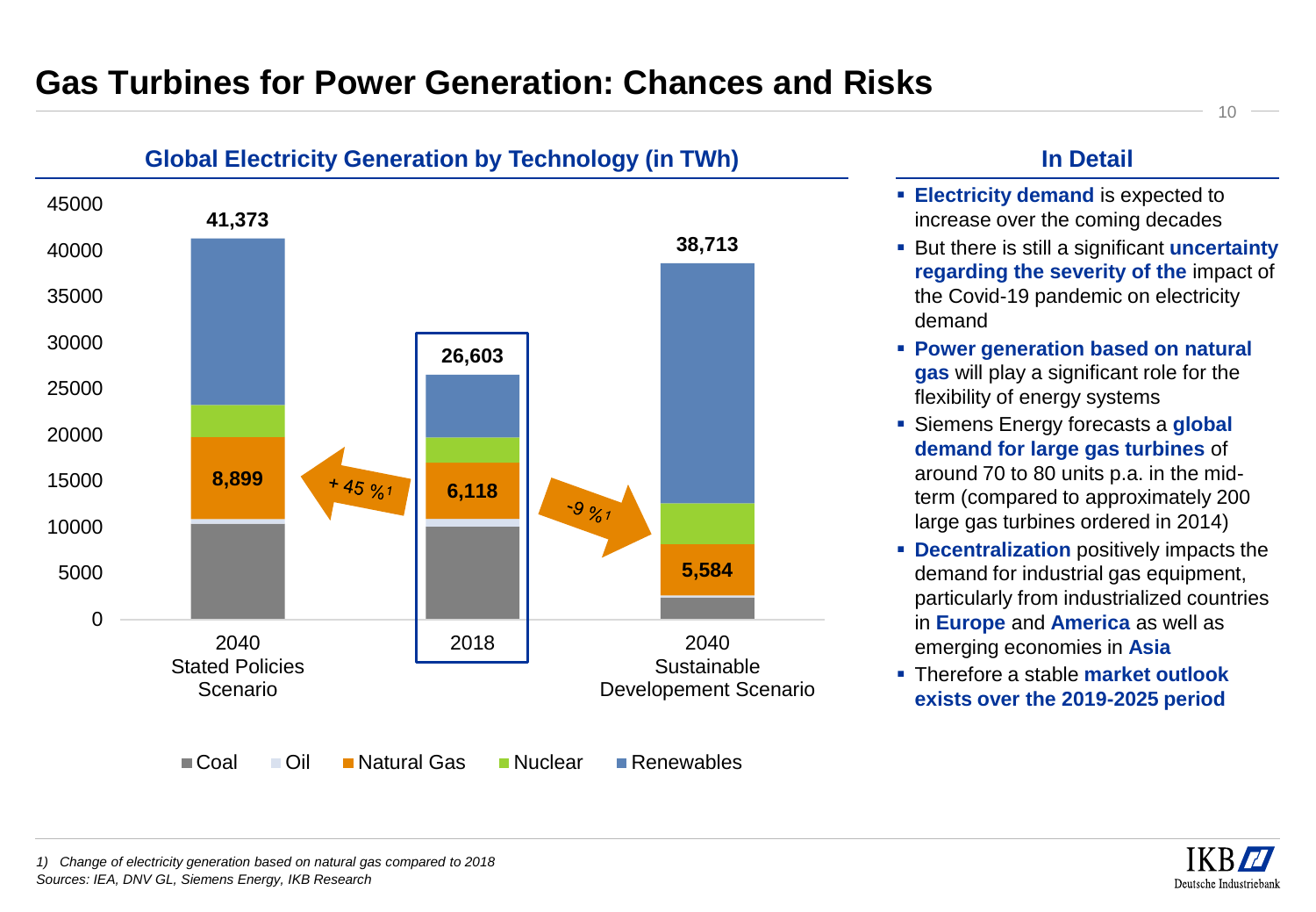

#### **European Construction Volume In Detail**

- **The European construction industry** grew by **2.9%** overall **in 2019**
- In 2020, the Covid-19 pandemic caused much larger declines than expected**.** In **Western Europe** - according to Euroconstruct – the reduction will equal **-11.5 %**
- The reduction of the construction volume in the **Eastern European**  countries will be similar to the lower output level in Germany
- A small decline of 2.4 % is expected for the **German** construction industry
- **.** In the next two years, the **construction industry will recover again**, but growth rates will be significantly lower than before the corona virus crisis

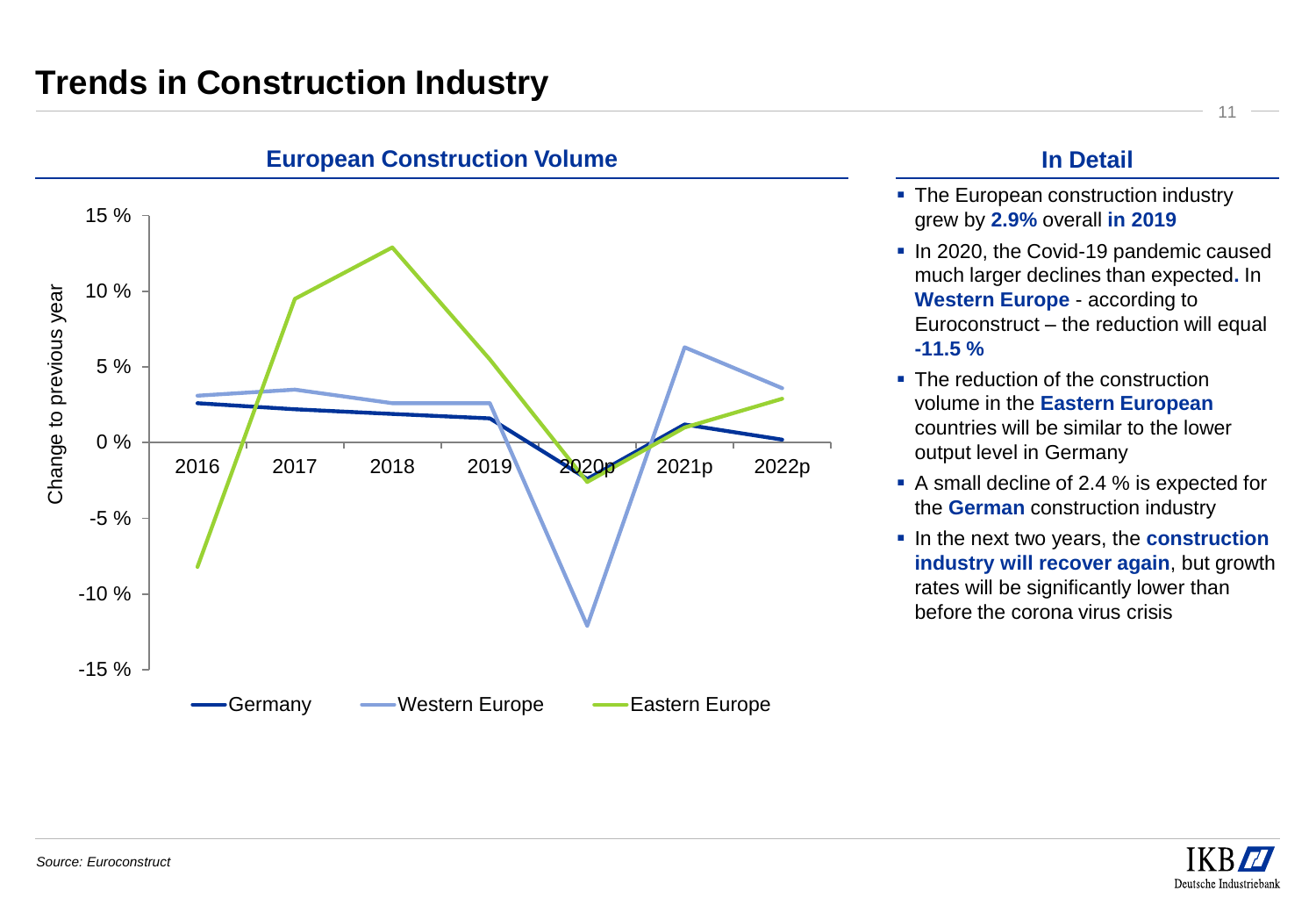## **Trends in Air Transportation**



#### **Passenger Kilometers in trillion per Year In Detail**

- The **demand in air travel increased**  rapidly in the last ten years due to rising income levels in many countries. As a result the amount of passenger kilometers (RPK) almost doubled from 2010 to 2019
- The Covid-19 pandemic led to a **60 % decrease** in passenger kilometers in the first half of 2020 compared to 2019
- The declining demand in air travel will also lead to **decreasing demand in air crafts** because of the pandemic. Boeing and Airbus reported that nearly 200 produced jets have not been delivered (excluding 737 Max)
- **The IATA International Air Transport** Association predicts that the **pre Covid-19 level** of RPK will be reached again in 2024
- After 2024 the **upward trend** will continue

#### **Difficult market environment at the moment but growth potential afterwards**

12

*Source: IATA, Cirium fleets data*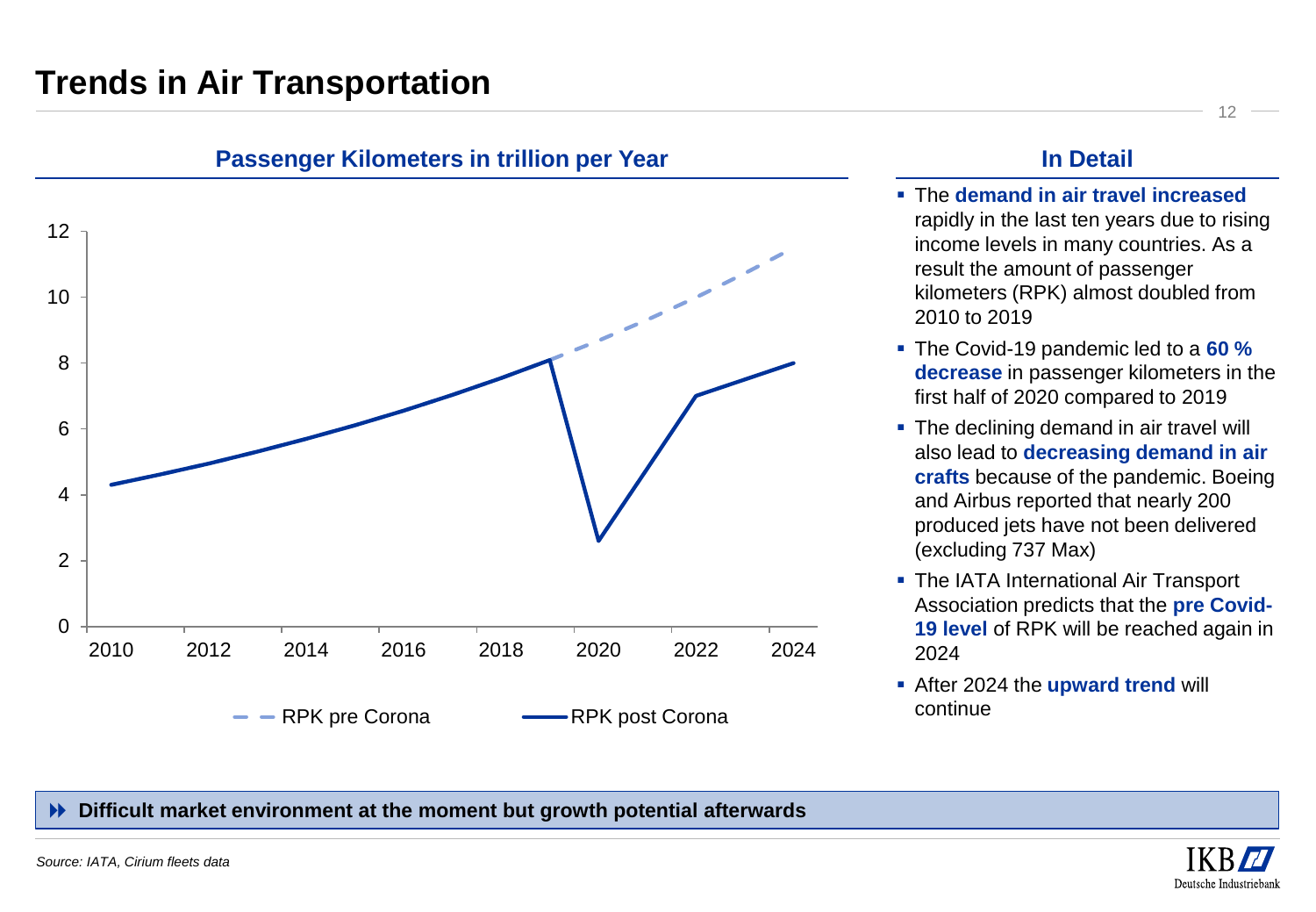## **Trends in the Railway Industry**

### **Global Demand diesel and alternatively powered Locomotives (in mill. €) In Detail**



- In general, the **reduction of diesel fleets** is further accelerated by Covid-19
- **Even before Covid-19, there was a turn away from diesel vehicles** (in core countries like China and Western Europe)
- In the **short term an increase in demand** in new diesel vehicles is forecasted, because of very low levels of electrified locomotives in freight transportation
- **.** In the long run, investments in diesel locomotives are often avoided because of **climate directives** and targets (e.g. Climate Neutral Europe 2050)

**Overall, the total volume (2020 - 2024) is estimated to decrease by 24 % because of the Covid-19 pandemic**

#### **Difficult market environment (long and short term) despite short term growth opppotunities**

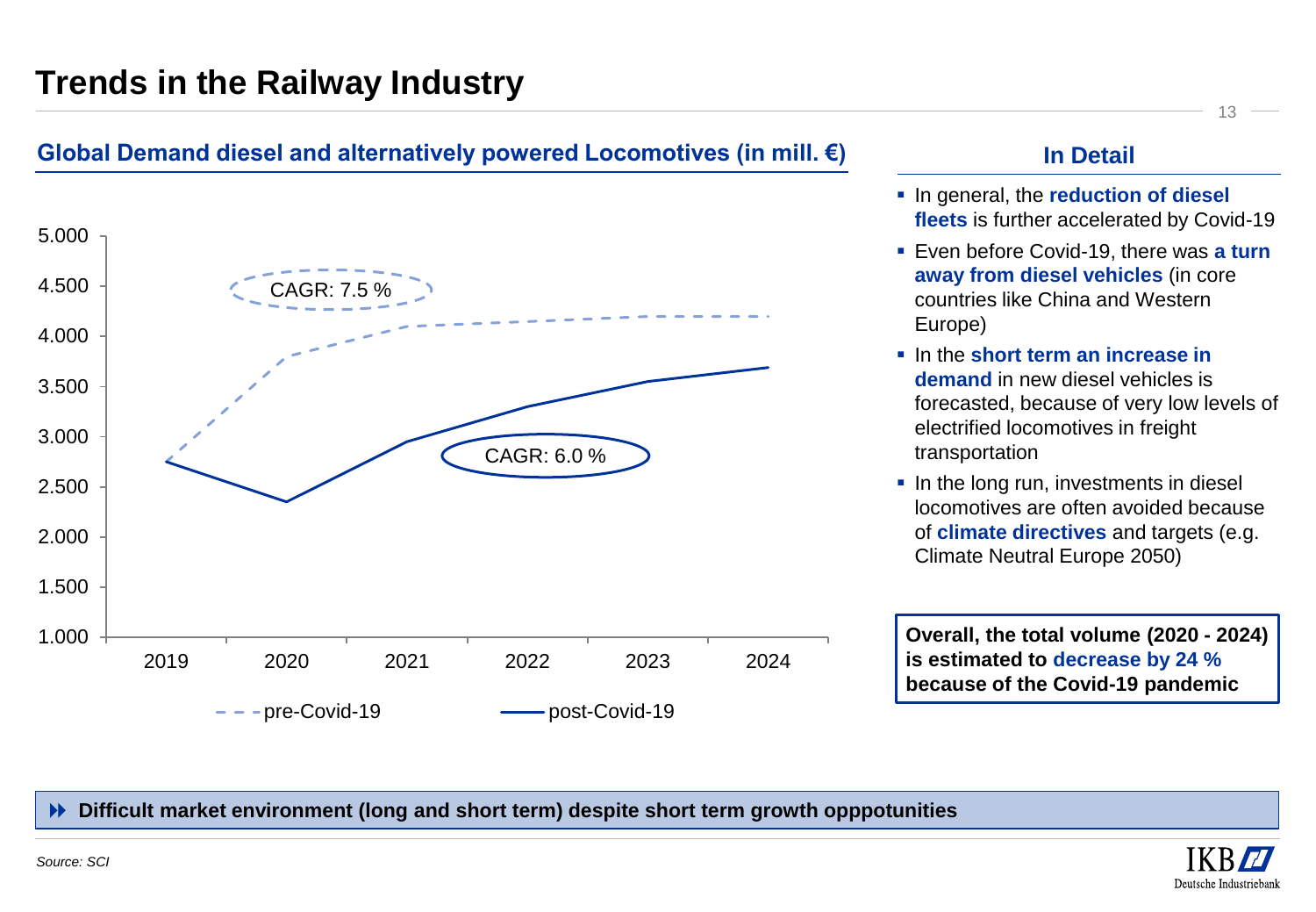## **Cruise Ship Market is hit by Covid-19…**



#### **Number of global Ocean Cruise Passengers (in millions) In Detail**

- The **numbers of cruise passengers**  increased rapidly in the last years so that the pre Covid-19 estimation for passenger figures was **32 million for 2020**
- The cruise industry had a **normal start in the first quarter of 2020**. But in total no more than **10 million passengers**  are expected for the whole year
- **.** The Corona outbreak forced all big cruise lines **to stop their businesses**  and some of them announced to operate **again in 2021 at the earliest**
- **EXECT:** Fleet operators have asked for **later deliveries of ships**
- **.** In the short-term **new orders** are not in sight

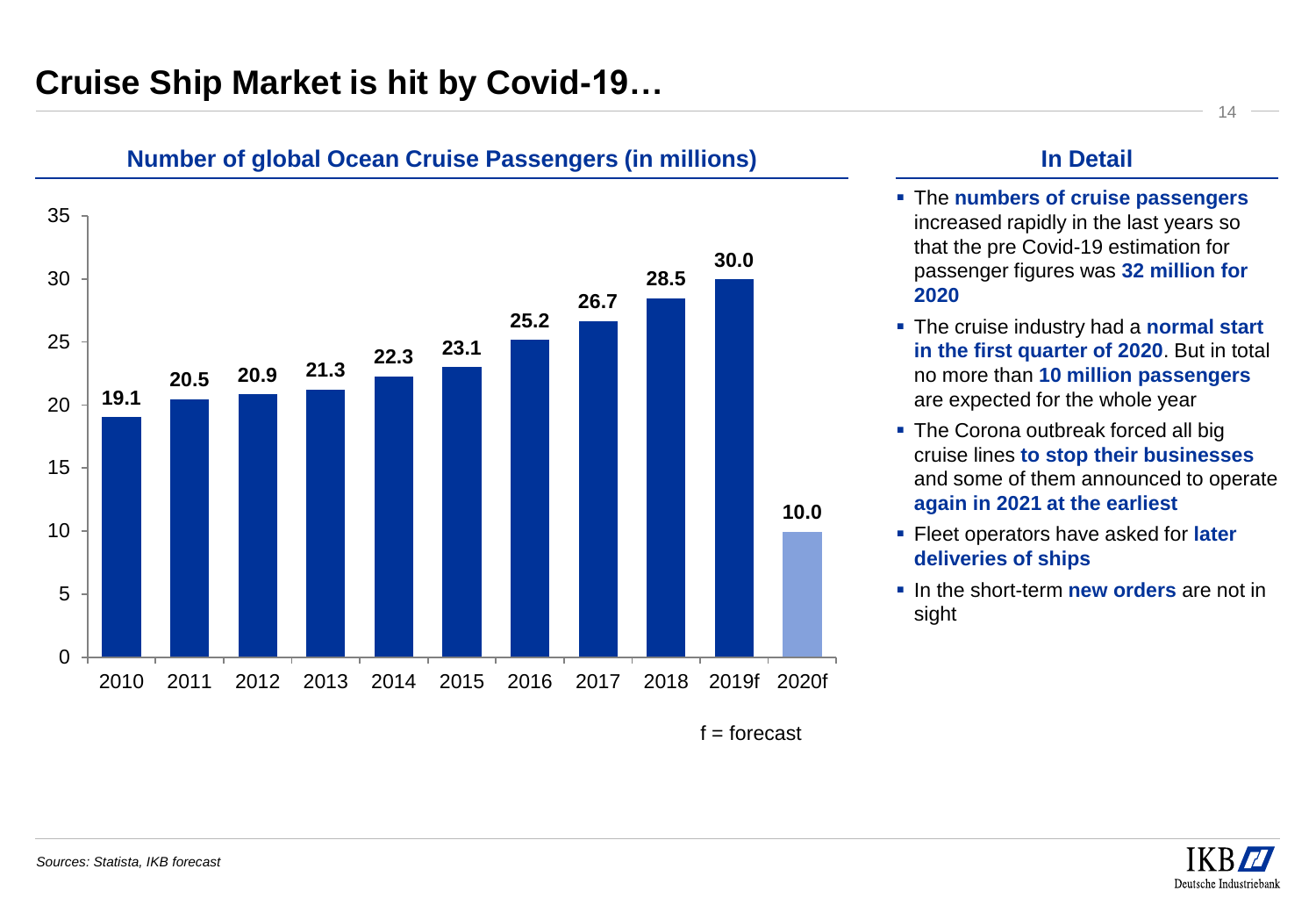## **… but Sea Transport recovers**



- The global **sea transport declined** in the beginning the second half of 2019
- After the start of the lock-down in China we saw a **sharp slump** in the number of transported containers
- Meanwhile, the **transport volume recovered** very quickly
- But we have to take into account, that a main part of the rising sea transport activities are the result of a **catch-up effect**
- And even in the year 2021 we expect that e.g. the **transport volume of crude oil** will be below the peak of 2019



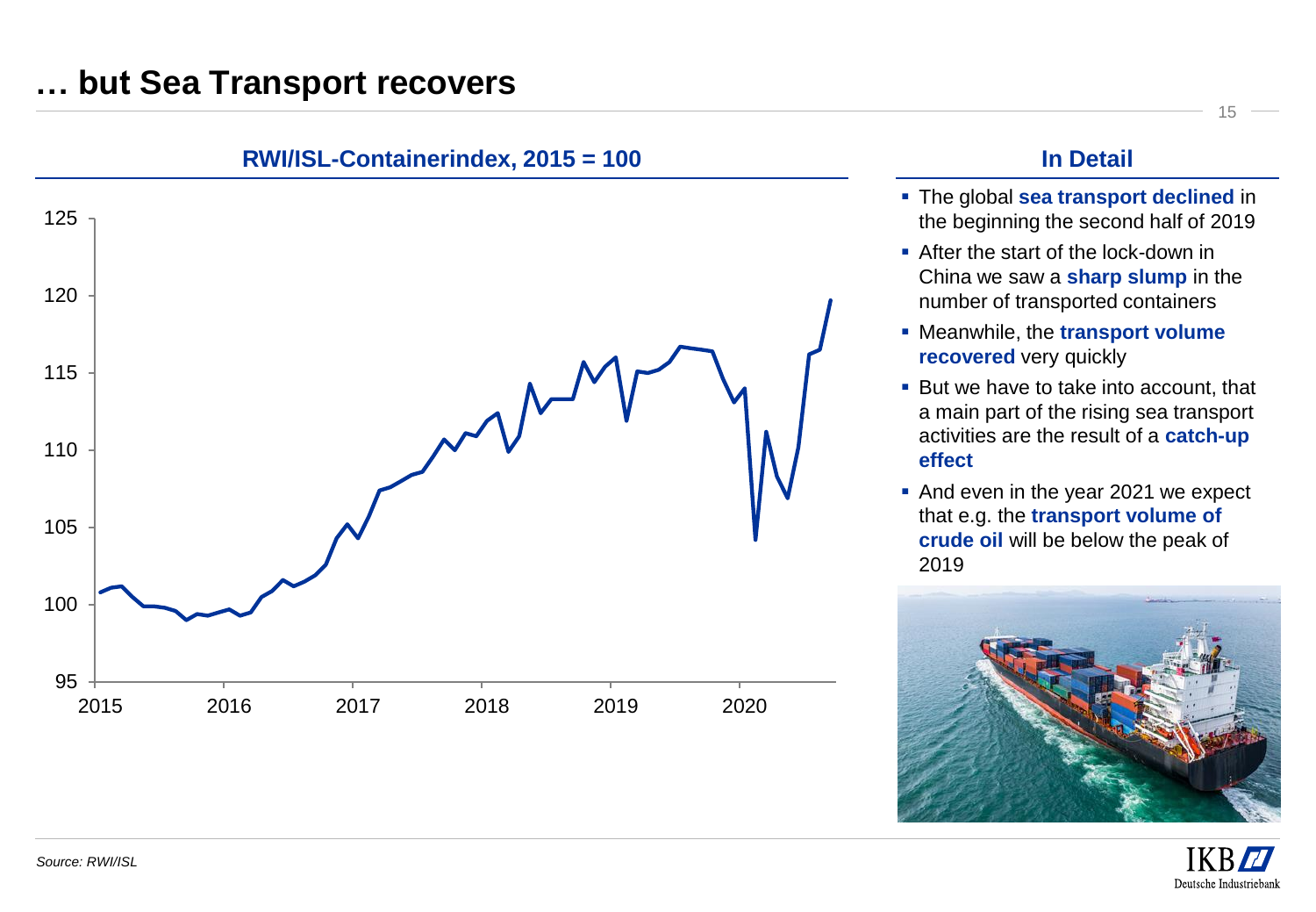# **Agenda**

|                  | Global Economy hit by Covid-19-Pandemic  |    |
|------------------|------------------------------------------|----|
| 2 <sup>1</sup>   | Trends in the Markets for Heavy Engines  |    |
| 3                | <b>Consequences for the Supply Chain</b> | 16 |
| $\blacktriangle$ | Appendix                                 | 25 |

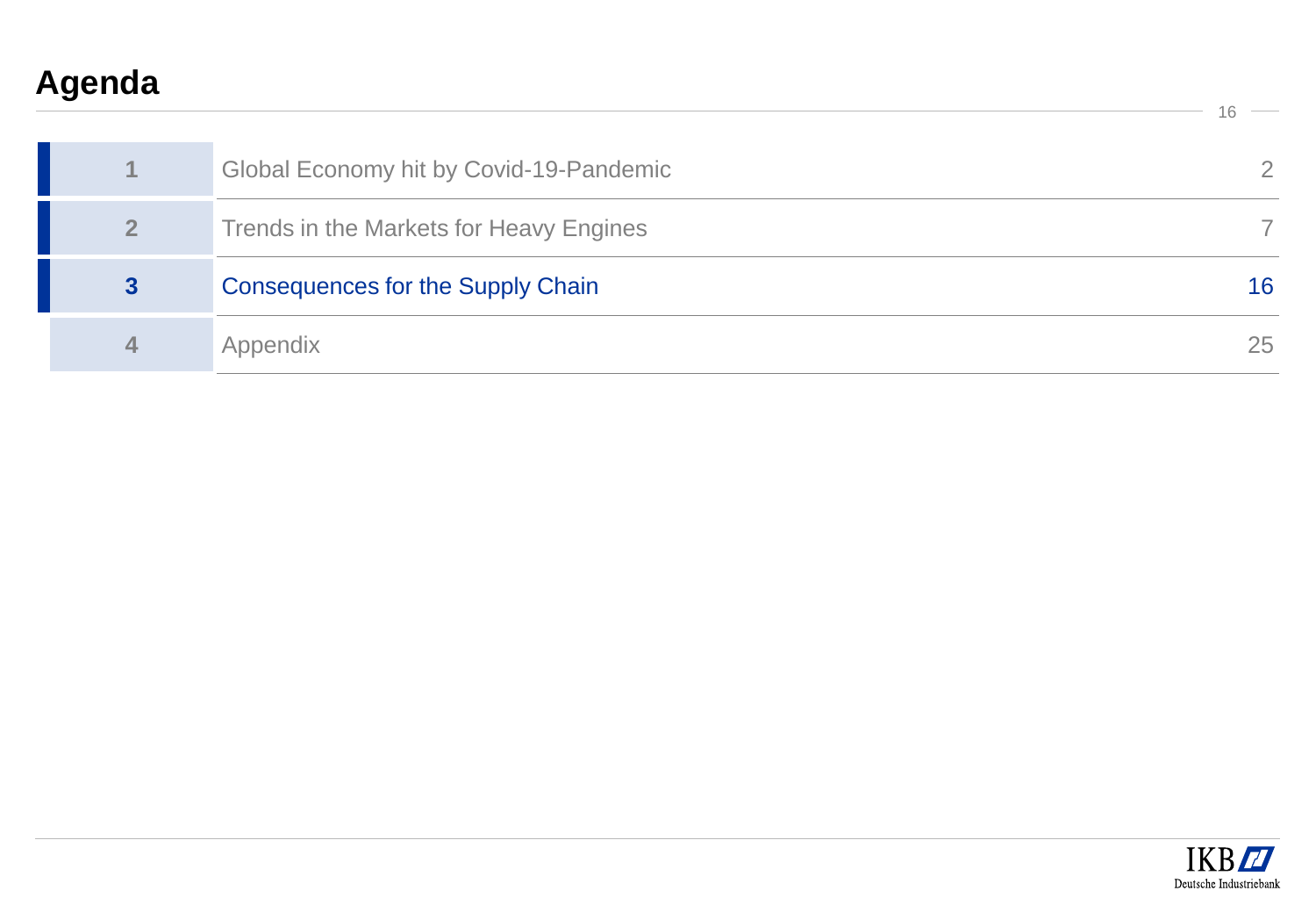## **Covid-19 Pandemic destabilizes proven Supply Chains**



### **Supply-Side Disturbances in Mechanical Engineering1) In Detail**

- From March to September 2020 the VDMA, the association of the German mechanical engineering industry, asked their members in a **survey about the disturbances** in their supply chains
- In the first three months around **40 per cent** of them had **significant disturbances** in their supply chains
- **These results are compatible with** reactions of some other industries
- **Even at the end of September ten** per cent of the participants in the VDMA survey announced **disturbances**

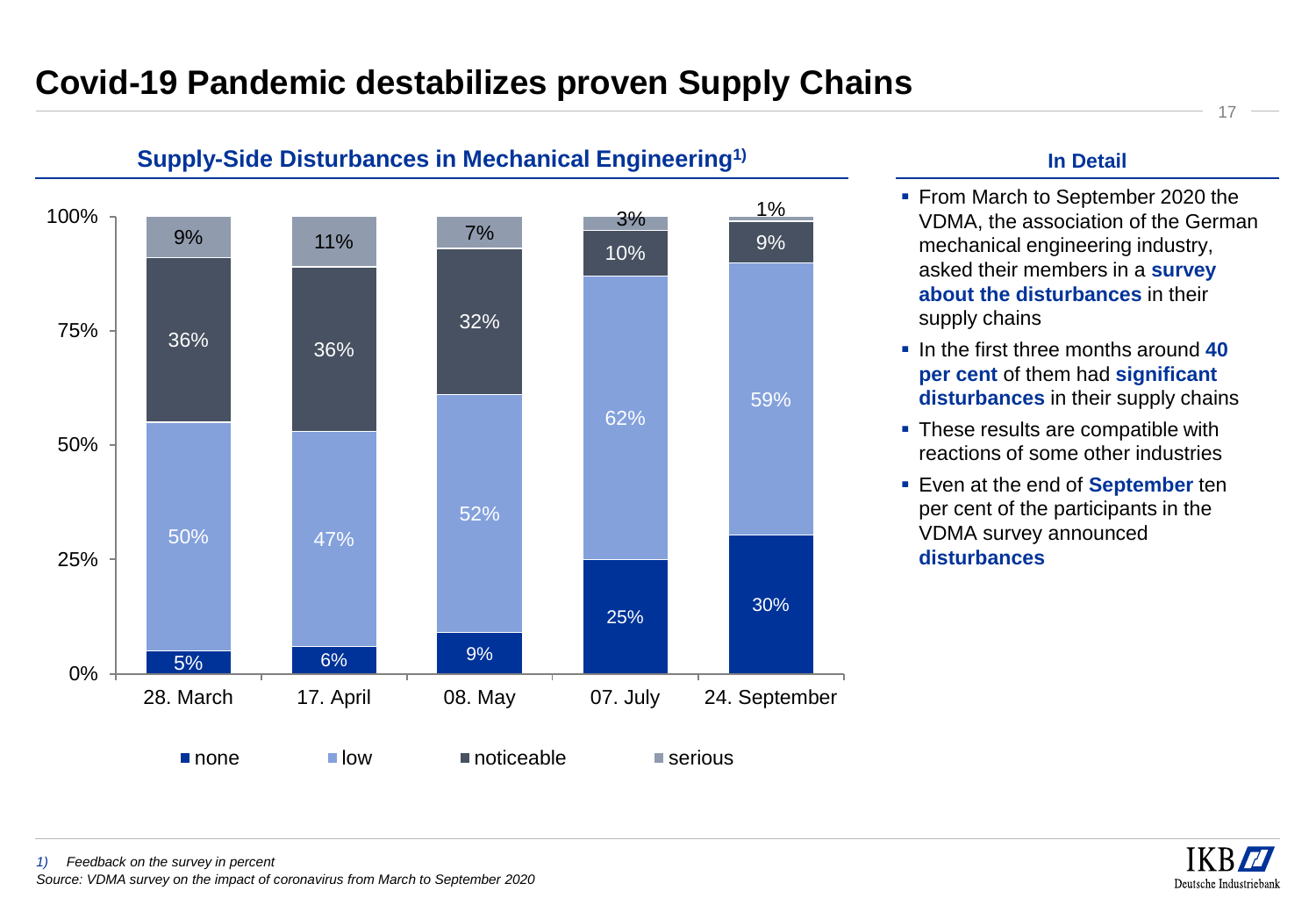## **Biggest Problems in Procurement**

# **Impact on the Supply Chain Sector Problem area Degree of impact Problems in procurement E.** Lack of material availability • Reduced material quality **EXECUTE Higher procurement costs Problems in production • Production capacities exceed current sales volume EXEC** Lack of flexibility for production adjustments **Problems in delivery .** High inventories due to unplanned low demand **EXECUTE:** Stricter regulations

### **In Detail**

- In summer 2020 the **BVL** the German logistics association – analyzed the impacts of the Covid-19 pandemic on the supply chain
- **EXTE:** The **biggest problems** were seen in the **procurement process:** A lack of materials and a reduced material quality in combination with higher procurement costs had negative impacts in the manufacturing industry
- In many sectors the **production capacities exceed the sales volumes** until now and require adjustments
- On the other hand **high inventories**  were a problem for several companies

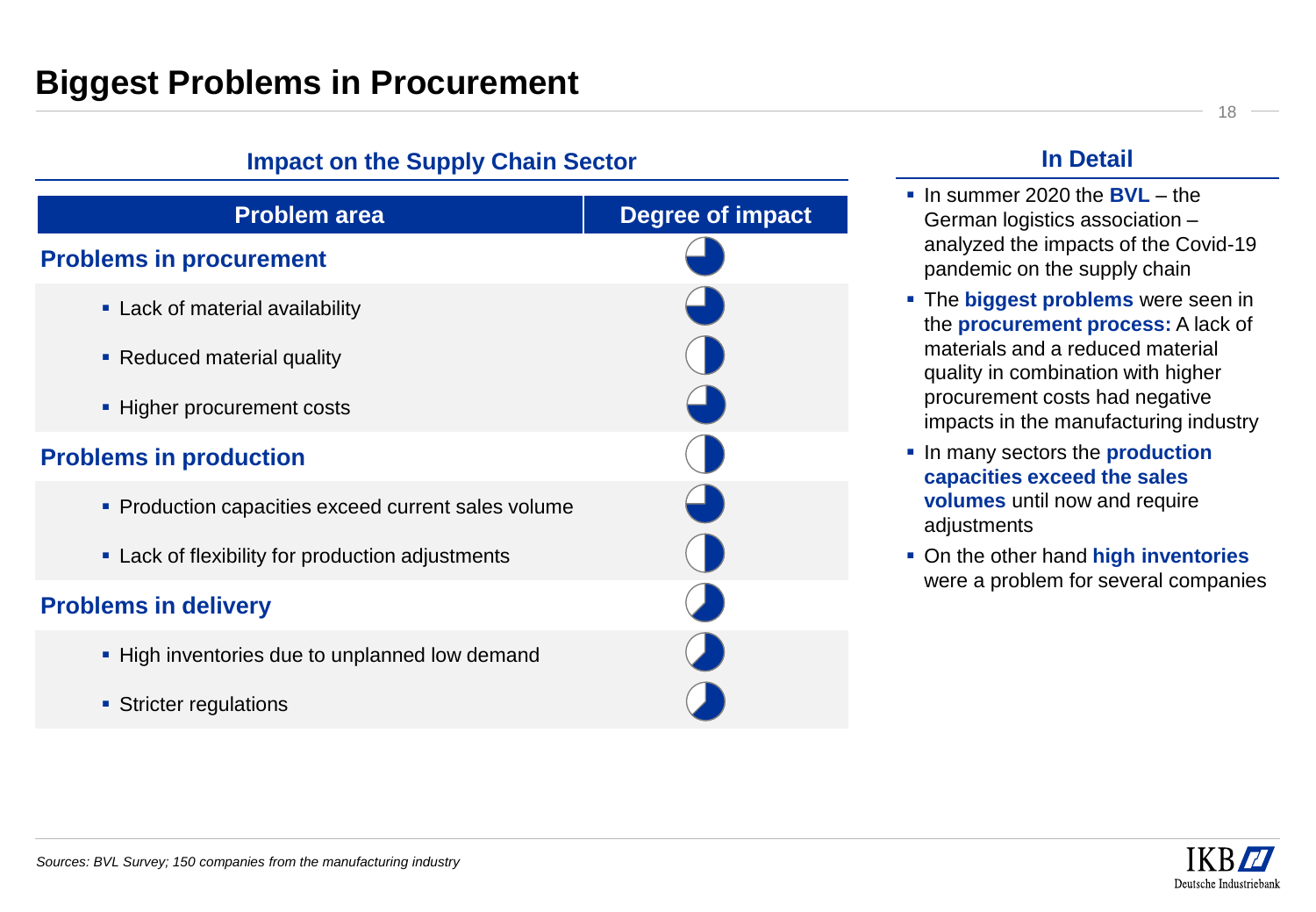## **Volatility in Demand: Strong Effects in Wholesale & Retail Sector**



#### **In Detail**

- The significant reduction of sea transport as well as in the air freight led to sharp **increases in freight cost**
- **.** In several harbors we saw strong **delays in the clearance procedures**
- **.** In some sectors, where an important part of the production process was not interrupted, companies had problems with the **fluctuation of the demand**
- This results into a **shortage of storage space**

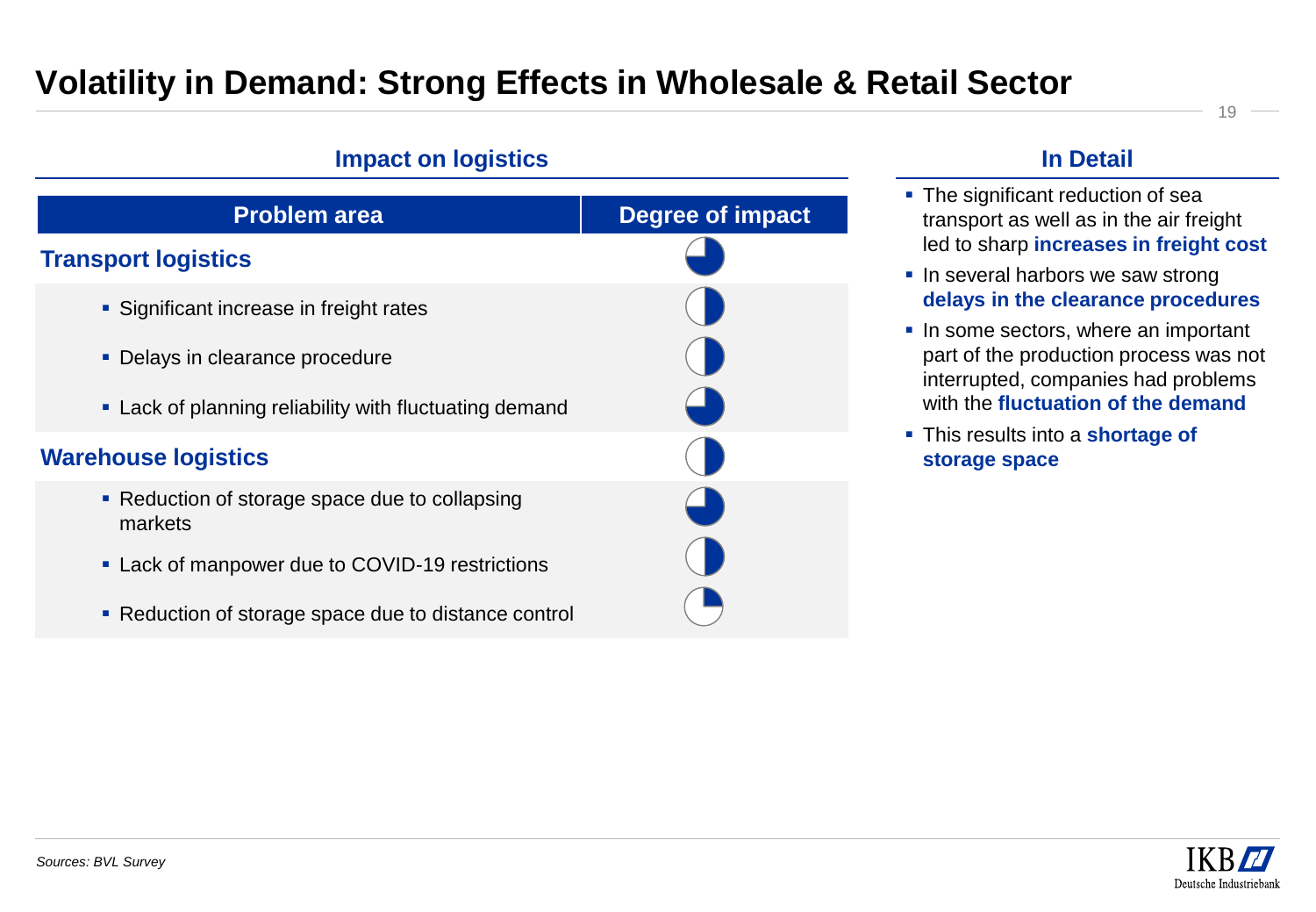

#### **Impacts on Supply Chain Sector**

**In Detail**

- are higher for them in relation to other
- 

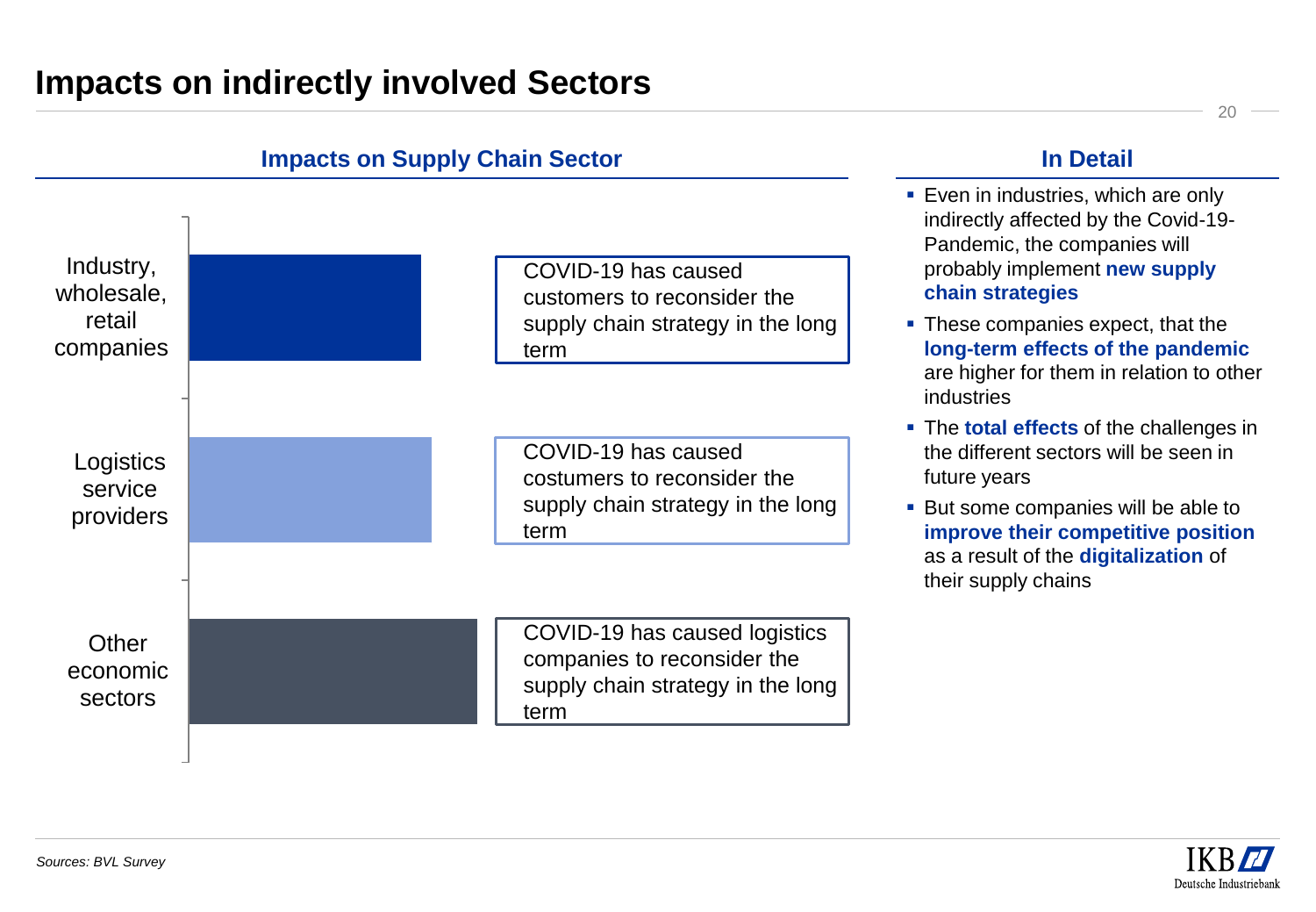## **Dual or Multiple Sourcing as Strategic Approach**



#### **Strategic Approaches in Industrial Companies**

### **In Detail**

- A **possible reaction** on the disturbances in the supply chains during the Covid-19 pandemic could be a strategy of **dual or multiple sourcing instead of a single-source**
- But companies have to take **higher procurement costs** into account
- **Company-wide supply and value**added chains could be another possible strategy as well as a **decoupling of the value-added chains**
- **But in total, the process of globalization will not be reversed**



21

*Sources: BVL Survey*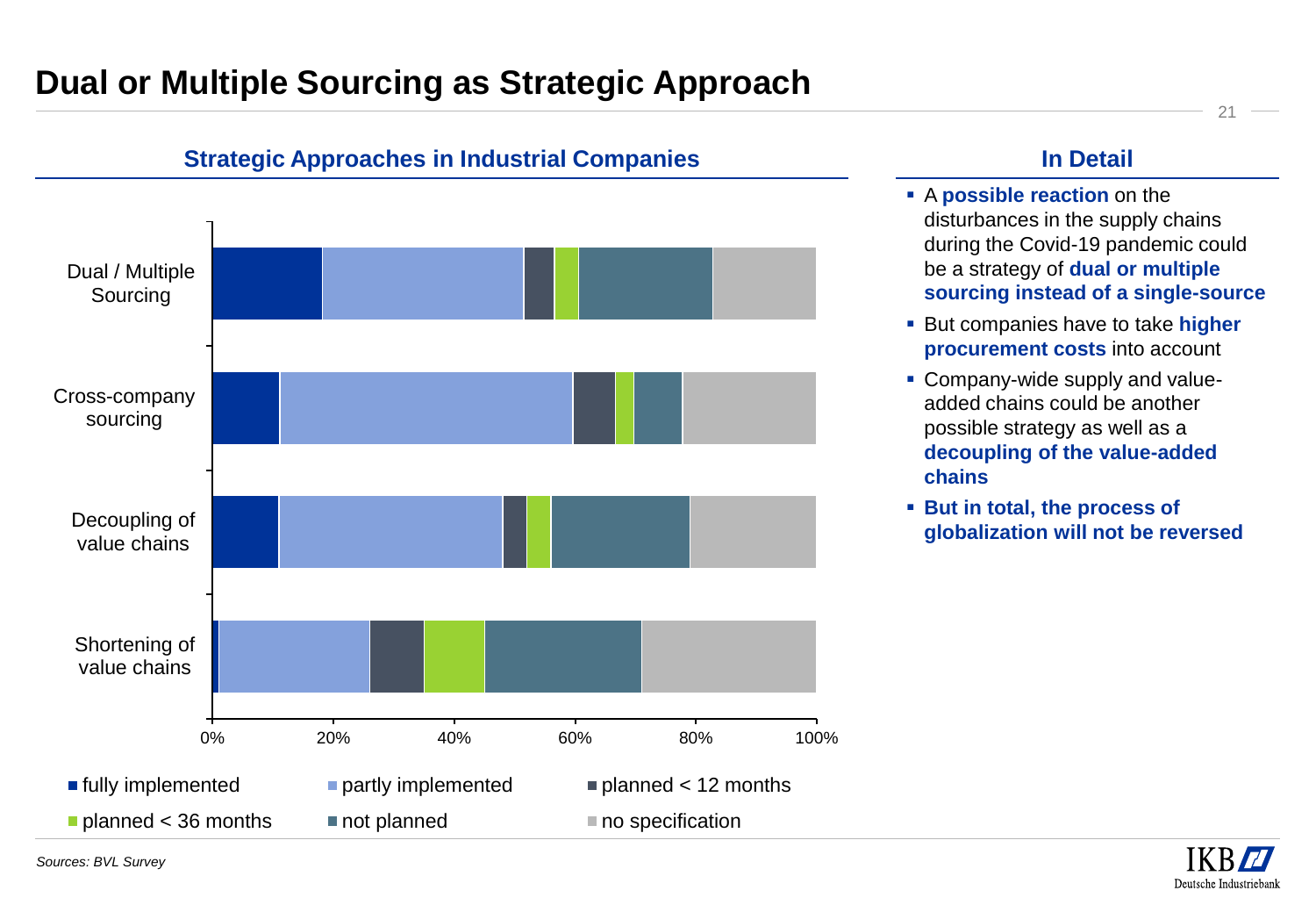## **Logistics Service Provider: Evaluation of new Transport Strategies**

### Intensification of the company's digital transformation Improvement of information / planning process with supply chain partners Implementation of restructuring and cost reduction programs Diversification of customer portfolio and development of new markets Evaluation of new transport routes and methods Renegotiation of purchasing conditions with carriers 0% 20% 40% 60% 80% 100% fully implemented partly implemented planned < 12 months **planned < 36 month** not planned no specification

**Strategic Approaches in Industrial Companies**

#### **In Detail**

- The main effect of the Covid-19-Pandemic will be a significant **improvement of the digitalization** in companies and a much faster transformation process
- But in addition a higher degree of **diversification in the product portfolio** and the entry into new markets are possible
- Very often we will see **new transport systems** together with new transport routes

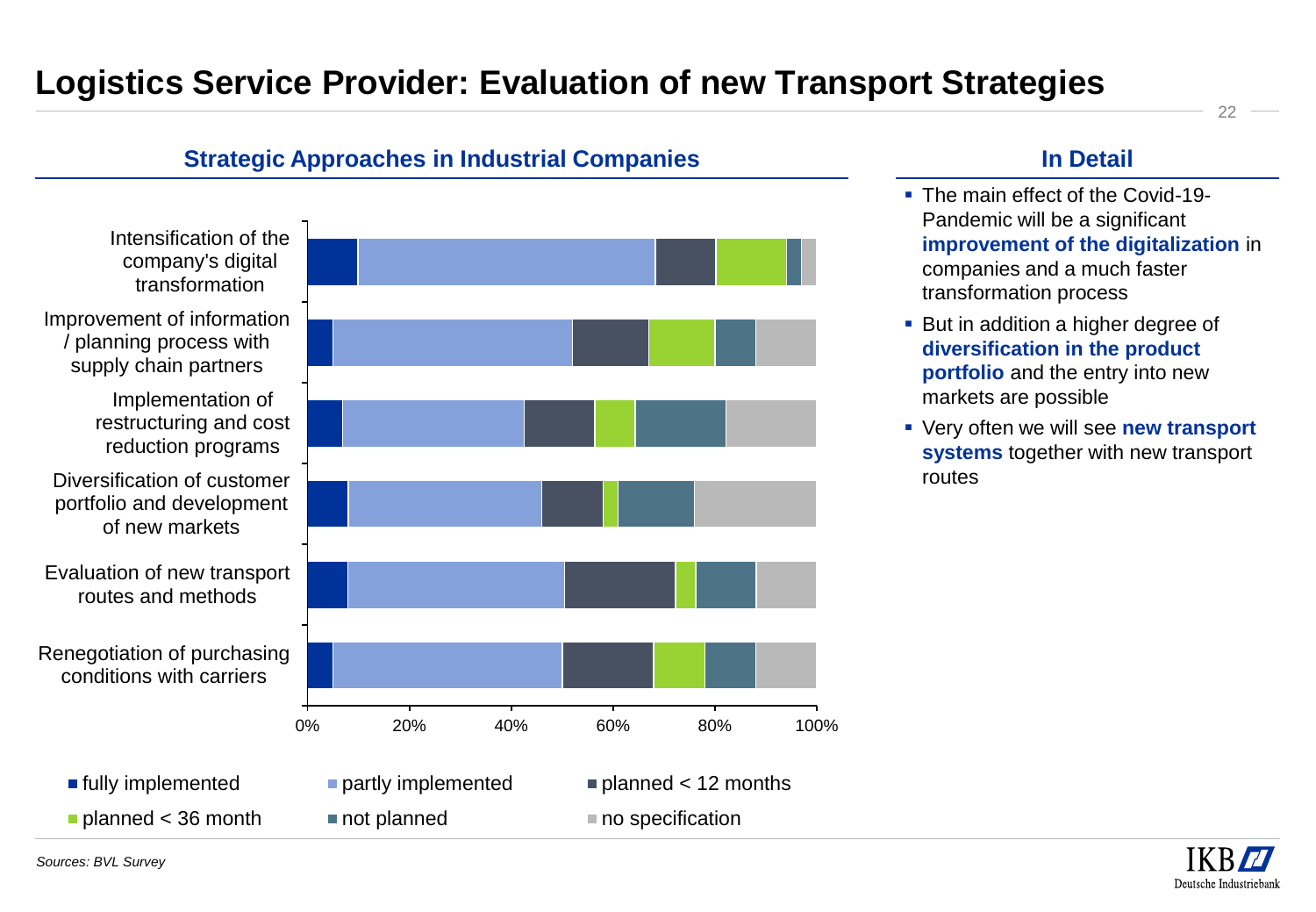## **Largest unexpected Impacts in the Supply Chain**



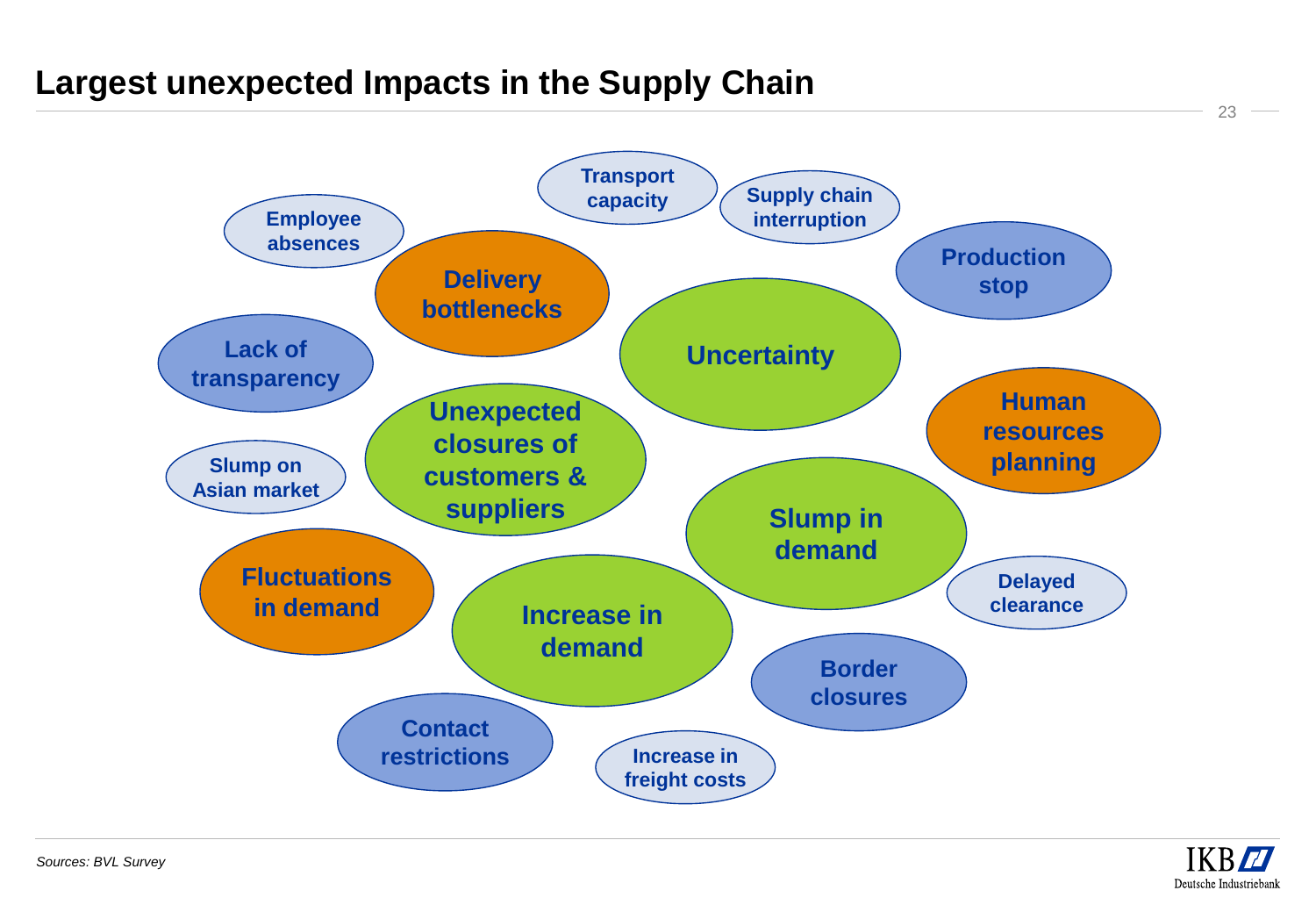# **Challenges in the global Supply Chains**

| <b>Buy regional?</b>                                | • The process of globalization will not stop<br>• But we expect a slightly higher degree of regional purchasing activities in addition to the existing<br>requirements of local content                                                                                                                        |
|-----------------------------------------------------|----------------------------------------------------------------------------------------------------------------------------------------------------------------------------------------------------------------------------------------------------------------------------------------------------------------|
| <b>Single Source versus</b><br>secure Supply Chains | • On the one hand, dual or multi source strategies implement a higher security in the procurement<br>process for the companies in relation to a single source<br>• But on the other hand, we see rising procurement costs                                                                                      |
| <b>Stress Tests for the</b><br><b>Supply Chains</b> | • The Covid-19 pandemic is the biggest stress test for the global supply chains. Less than 30 per cent<br>of the companies in the BVL panel take a pandemic into account in their risk management analysis<br>• And less than 10 per cent of the panel participants had a set of measures for such a situation |
| <b>Supply Chain Risk</b><br><b>Management</b>       | • The main result of the experiences during the Covid-19 pandemic will be a higher importance of the<br>risk management in supply and value-added chains<br>• Investments in digitalization will enable a better risk management in the supply chain                                                           |

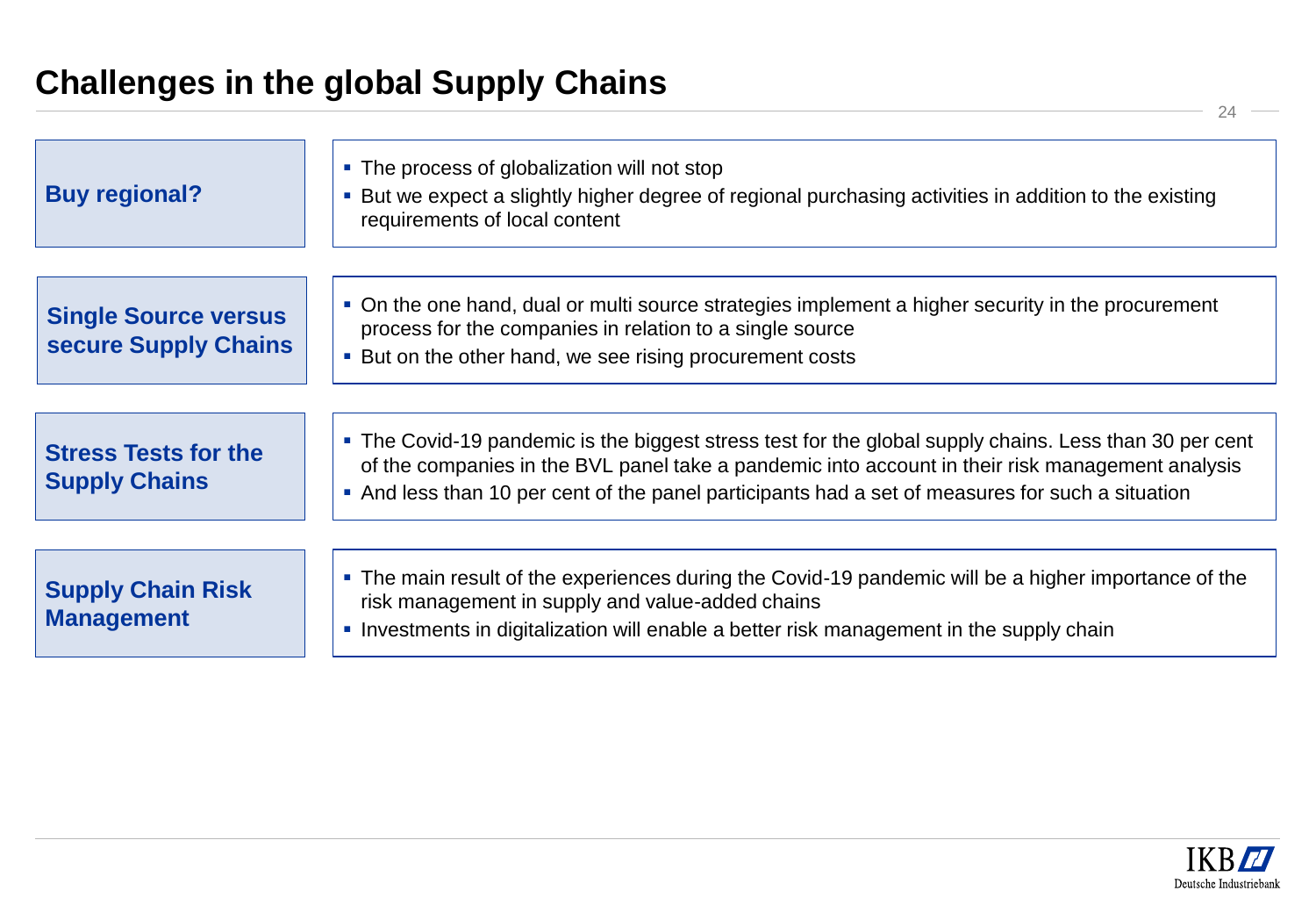# **Agenda**

|                | Global Economy hit by Covid-19-Pandemic |    |
|----------------|-----------------------------------------|----|
| 2 <sup>1</sup> | Trends in the Markets for Heavy Engines |    |
| 3              | Consequences for the Supply Chain       | 16 |
|                | Appendix                                | 25 |

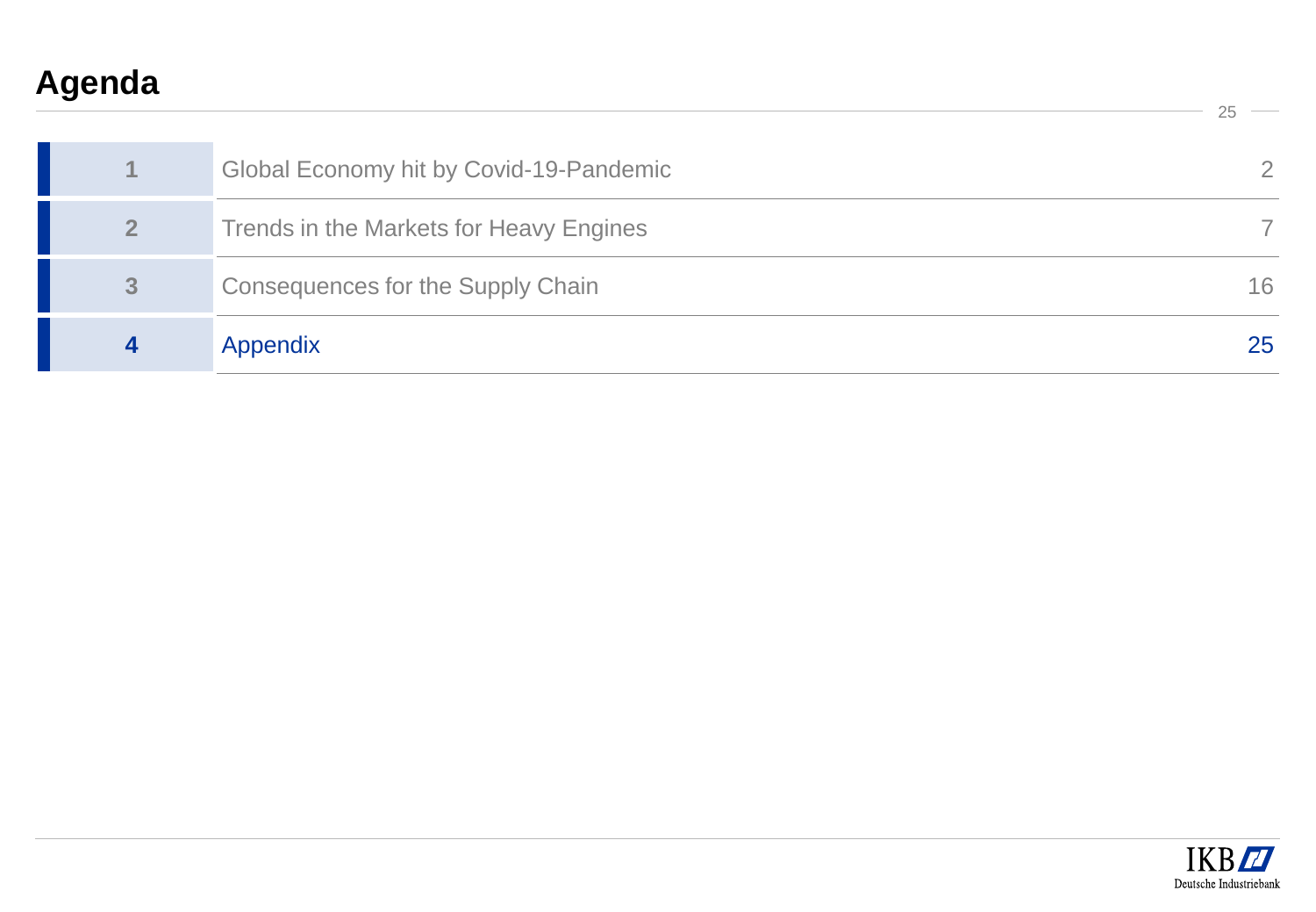## **Your Contact**



**Dr. Heinz -Jürgen Büchner** *Managing Director, Industrials & Automotive*



#### **IKB Deutsche Industriebank AG**

Speicherstraße 49 -51 – 60327 Frankfurt Telefon +49 69 79599 -9602 Mobil +49 171 2249517<br>E-Mail Heinz-Juergen.Bue Heinz-Juergen.Buechner@ikb.de